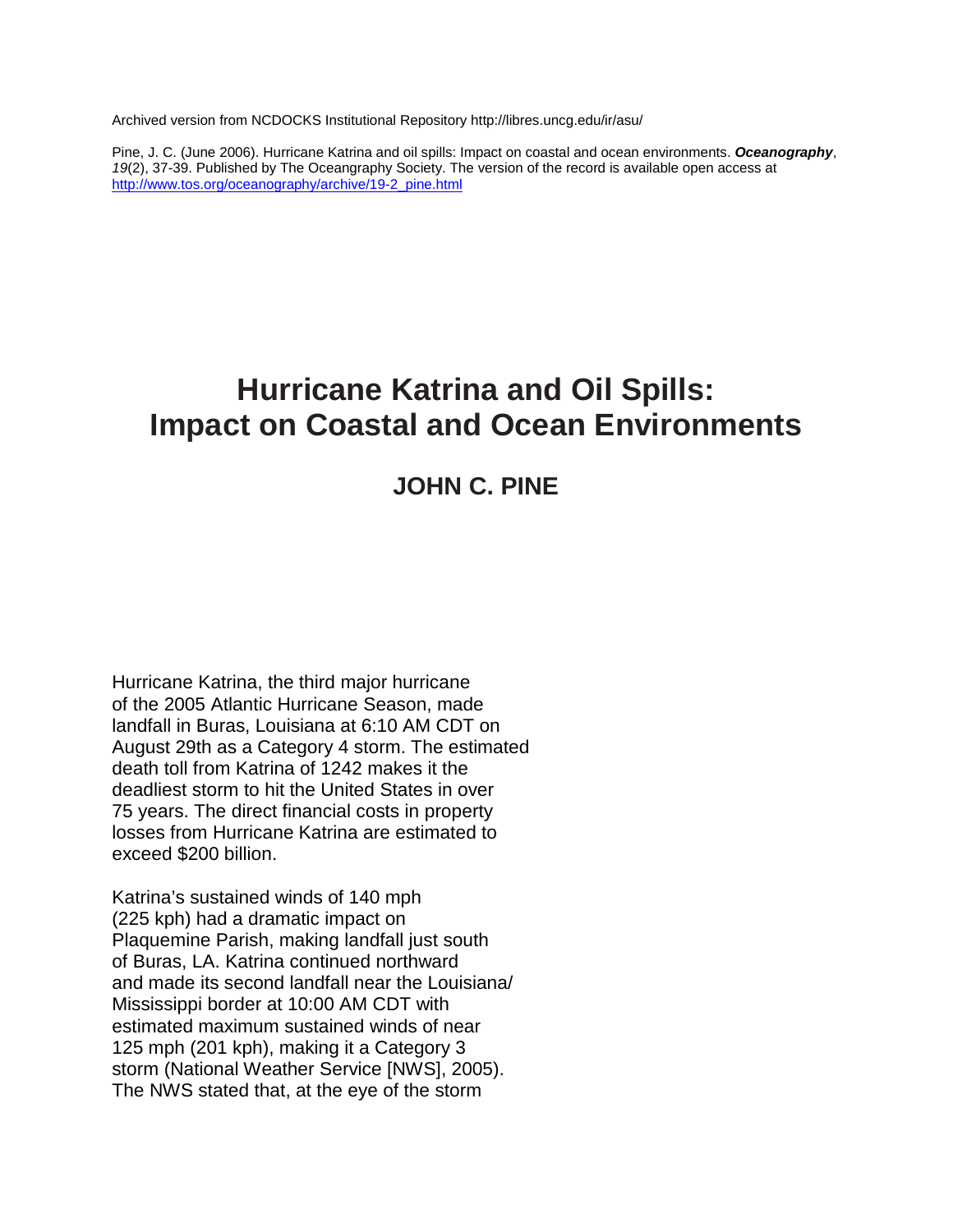in far southeast Louisiana, wind gusts were as high as 155 mph (249 kph). In Waveland and Bay St. Louis, Mississippi, a storm tide of 30 feet (9 meters) above mean sea level (MSL) was measured, Katrina's highest. A height of 14 feet (4.3 meters) above MSL was recorded in St. Bernard Parish (Marshall). As a result of the high winds and the storm surge, the southeastern parishes in Louisiana (Plaquemines, St. Bernard, Orleans, and St. Tammany) and the coastal counties in Mississippi suffered the greatest property losses from this storm.

The National Oceanic and Atmospheric Administration (NOAA) assessed ground and aerial damage immediately after landfall. The storm's tide and wind resulted in catastrophic destruction of hurricane-protection levees, bridges, roads, homes, businesses, industrial facilities, and pipelines. In a September 9, 2005, response agencies, including NOAA's Office of Response and Restoration, the U.S. Coast Guard, the Environmental Protection Agency (EPA), and the State of Louisiana Department of Environmental Quality, had been notified of more than 200 hazardous materials releases and additional hazardous material problems (e.g., hundreds of stranded drums of unknown materials; see Box 1). In addition, NOAA had been notified of more than 70 salvage operations that had some type of pollution threat.

In addition to the coastal and waterway response operation by NOAA and other federal and state partners, the Minerals Management Service (MMS) within the U.S. Department of the Interior, which manages off shore oil and gas operations, has been key in evaluating the damage wrought by the two major 2005 hurricanes (Katrina and Rita). The MMS estimated that one-third of the Gulf of Mexico's 4,000 platforms and two-thirds of the Gulf's pipelines had been in the direct path of either Hurricane Katrina or Hurricane Rita. These storms destroyed 46 platforms and damaged 20 others. To date, 100 damaged pipelines and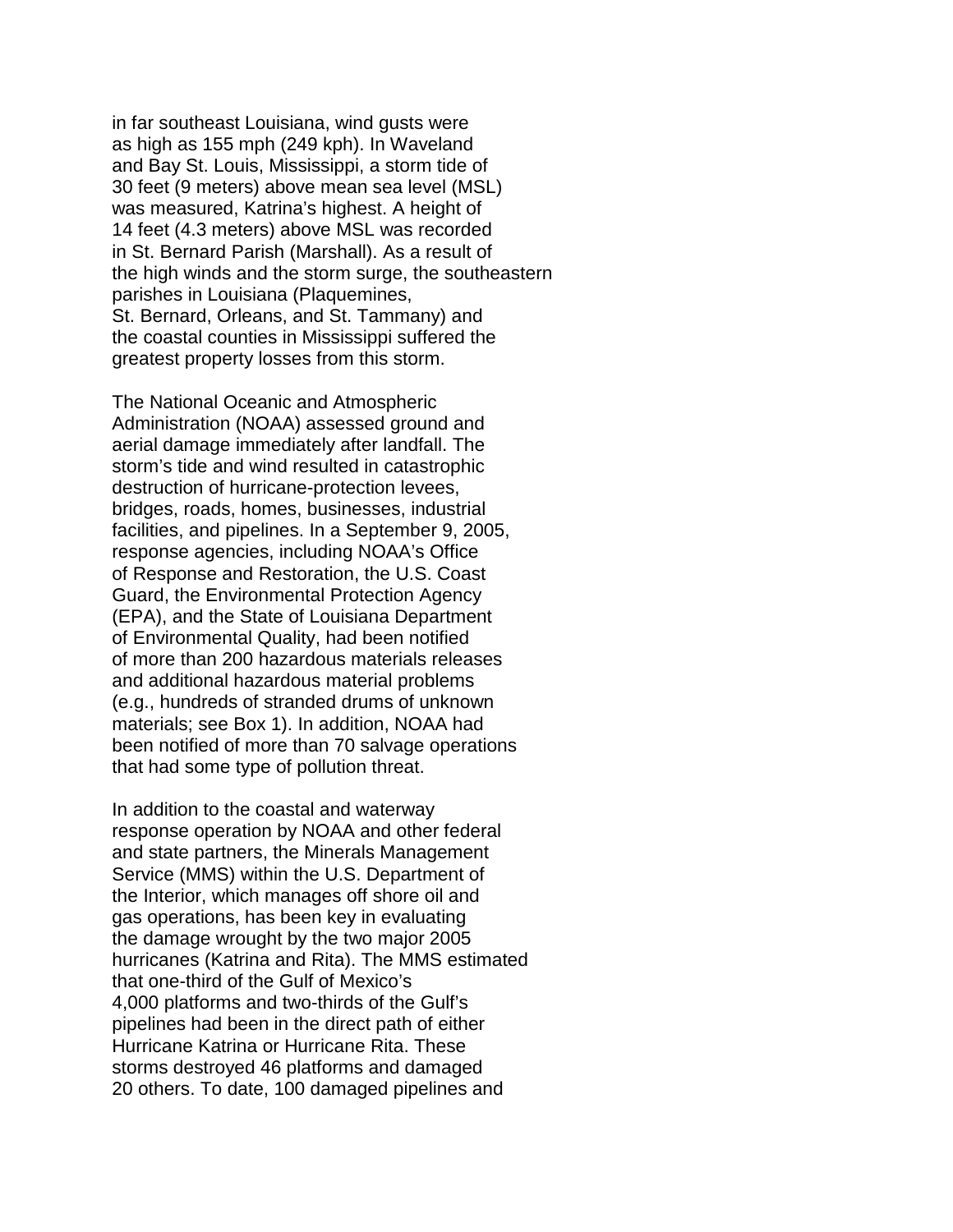211 minor pollution incidents involving less than 500 barrels of oil have been reported to MMS (Minerals Management Service, 2005).

Nearly 50 oil spills were reported in the near-shore environment (Figure 1), including spills from Meraux, LA (Murphy Oil Corporation) in the metropolitan area of New Orleans, as well as coastal areas at the mouth of the Mississippi River at Empire (Chevron Oil), Pilot Town (Shell Oil), and Cox Bay (Bass Enterprises Production Company). Figure 2 shows the location of the spills in the southern Louisiana coastal areas. Many of the spills were from facilities, which affected the immediate area around the sites. Other spills resulted from breaches in pipelines, affecting coastal marshes.

**Figure 1** Breton Sound oil slick seen from a helicopter after Hurricane Katrina struck the Gulf Coast. Photo provided by NOAA (available at http://www.noaanews.noaa.gov/stories2005/s2517.htm).

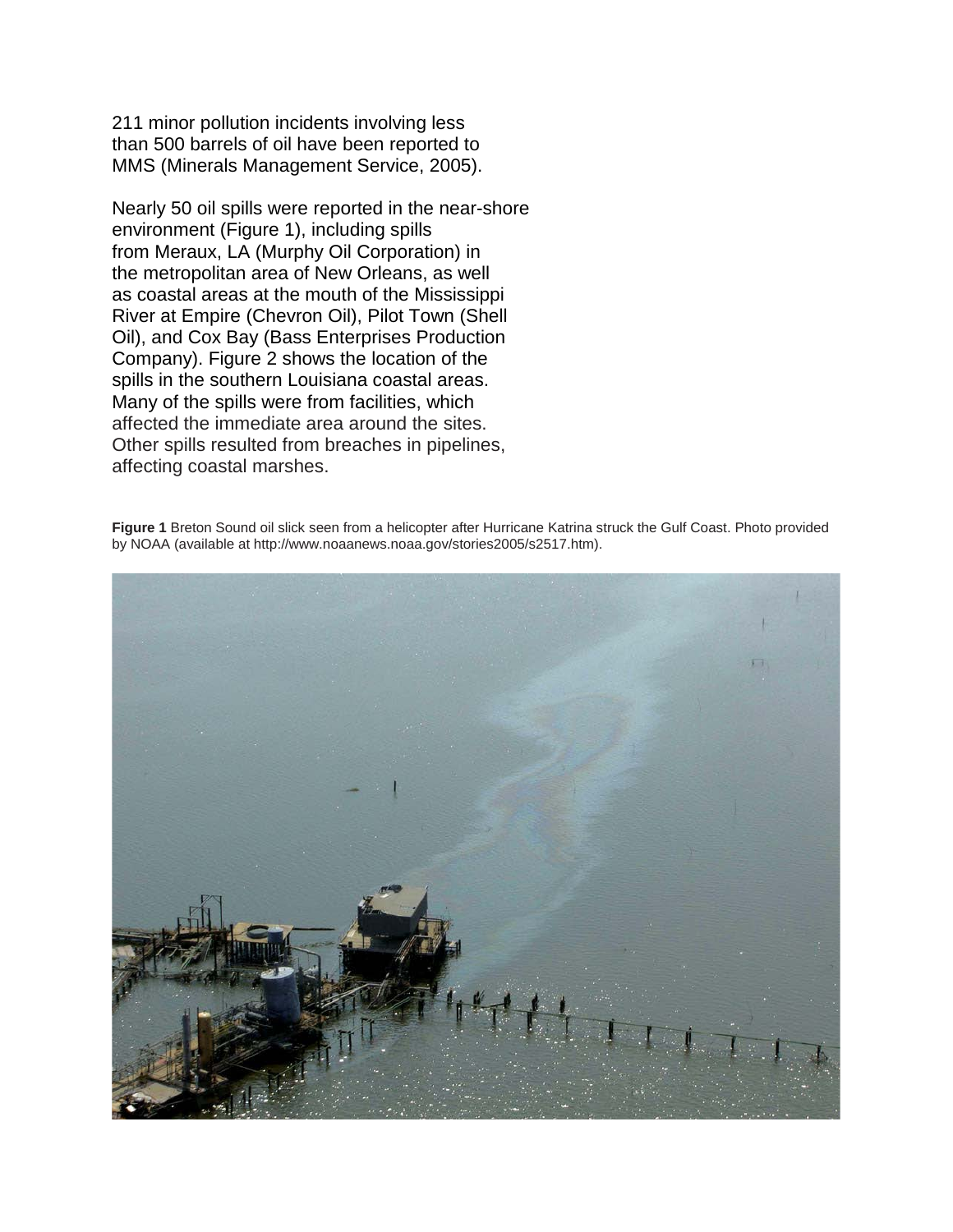The Murphy Oil spill was the largest release, with approximately 819,000 gallons (3,100,243 liters) spilling into a highly populated area of St. Bernard Parish. The spill occurred when an above-ground storage tank was dislodged, lifted, and damaged as a result of storm surge and flooding associated with Hurricane Katrina. Approximately 305,000 gallons (1,154,547 liters) were recovered, 196,000 gallons (741,938 liters) were contained, 312,000 gallons (1,181,045 liters) evaporated, and 6,000 gallons (22,712 liters) were not recovered. The released oil had an impact on approximately 1700 homes in an adjacent residential neighborhood (an area of about one square mile or 2.6 square kilometers). Local area canals had also been impacted (more information available at http://www. epa.gov/katrina/waterissues.html). Although the Shell Oil Company spill was much smaller (13,400 gallons [50,724 liters]), 10,500 gallons (39,747 liters) of this spill reached the shoreline and the coastal marshes. The crude oil in this spill leaked from a 20-inch (50.8-cm) pipeline that was damaged as a result of a breach in the hurricane-protection levee. This spill mainly affected the coastal marsh found outside the levee. In addition to the oil spills from facilities and pipelines, responders had to deal with sunken or grounded vessels that were carrying petroleum products.

Although all the releases were caused by Hurricane Katrina, the cleanup and recovery options have been drastically different for each event. Cleanup strategies in the residential areas were very different than those in marsh areas. The transportation and movement of cleanup crews and materials in the urban areas around Murphy Oil Company dealt with reduced accessibility due to the downed power lines and flooded roads. Other spills primarily affected the coastal marshes; cleanup crews had access to those sites through the use of boats and barges. Coastal cleanup methods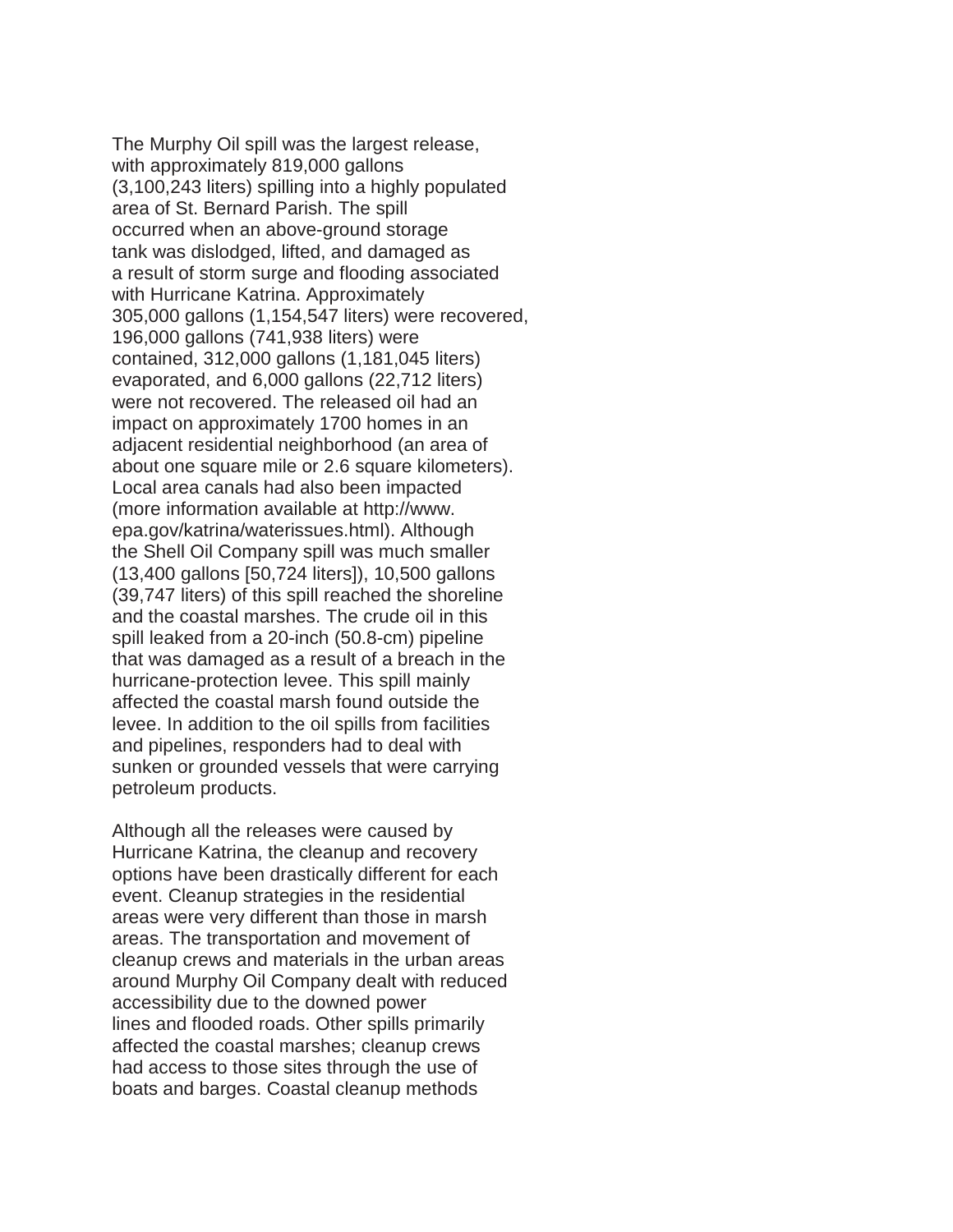included use of *in situ* burn techniques, which involved fewer response resources and had proven to be one of the best environmental removal methods for reducing impacts to the sensitive coastal marsh.

The short-term and long-term impacts of these oil releases on ecosystems along the many



miles of coastline have been and will continue to be examined by the teams from NOAAs Offi ce of Response and Restoration (Hogarth, 2005). Th ey will be monitoring the impacted coastal areas for at least a year following Hurricane Katrina. Agency teams will monitor shallow nearshore and wetland environments in areas impacted by chemical releases in an eff ort to characterize the magnitude and extent of coastal contamination and ecological eff ects resulting from this storm. Th e types of assessments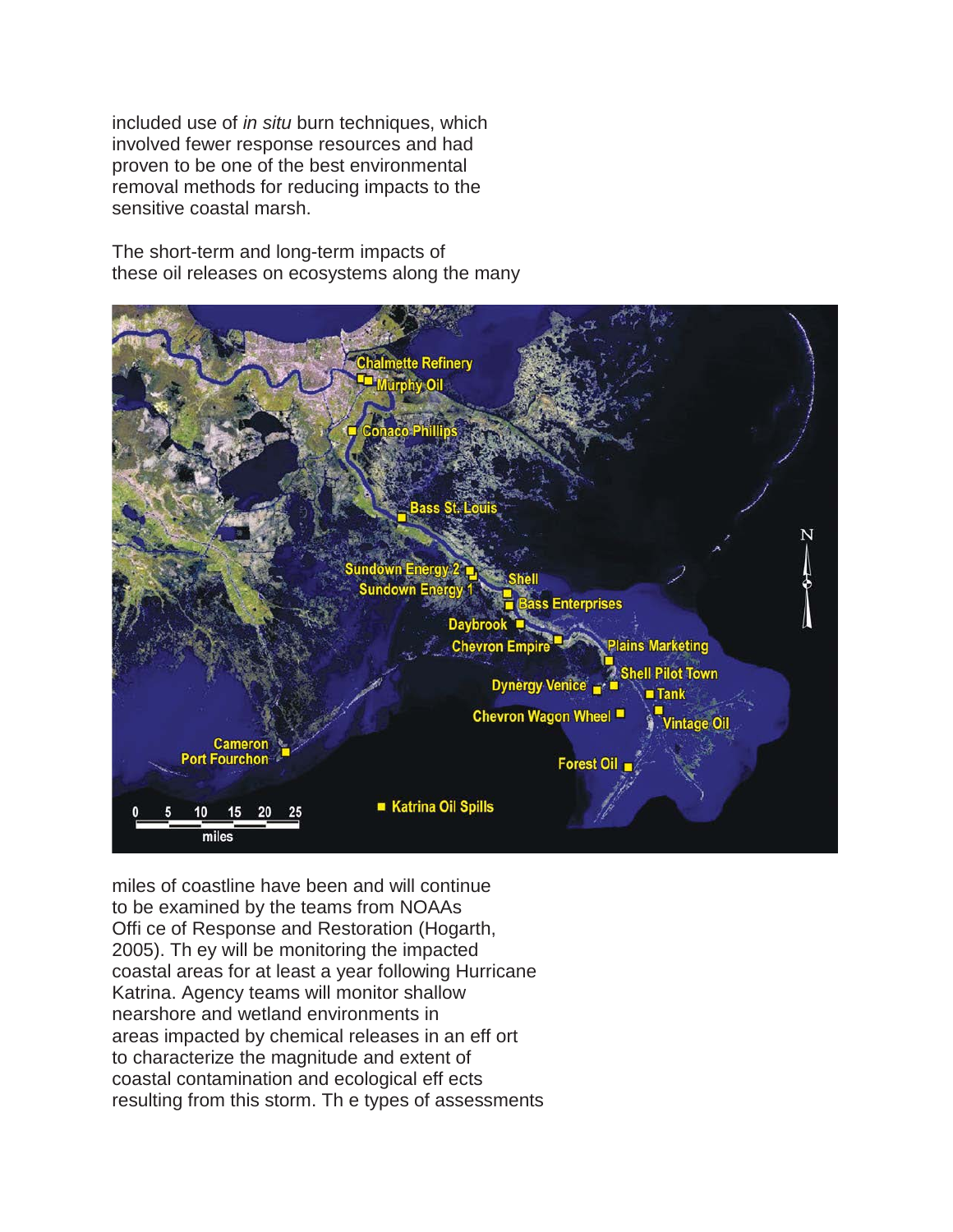include ongoing examination of coastal ecosystems, biological condition, fi sheries, water quality, sediment quality, seafood safety, and human-health risks in coastal ecosystems of Louisiana, Mississippi, and Alabama.

Alabama, Louisiana, and Mississippi state agencies as well as federal agencies, including the U.S. Food and Drug Administration (FDA), EPA, and NOAA, have analyzed and will continue to monitor many samples of fi sh and shellfi sh from the waters aff ected by Hurricanes Katrina abd Rita. Th ese agencies have reported that tests verify that there is no reason for concern about consuming seafood from the Gulf region due to the hurricanes. Although many oyster harvest areas have been tested and re-opened, other areas remain closed until routine sampling by existing state regulated shellfi sh programs determine that oyster harvesting can resume.

## **REFERENCES**

Hogarth, W. 2005. Testimony on the Eff ects of Hurricanes Katrina and Rita on the Fishing Industry and Fishing Communities in the Gulf of Mexico before the House Committee on Resources, Subcommittee on Fisheries and Oceans. December 15, 2005. [Online] Available at: http://www.ogc.doc.gov/ogc/ legreg/testimon/109f/hogarth1215.htm [last accessed April 5, 2006].

Minerals Management Service. 2005. Impact Assessment of Off shore Facilities from Hurricanes Katrina and Rita. U.S. Department of the Interior, Offi ce of Public Aff airs January 19, 2006. [Online] Available at: http://www.gomr.mms.gov/homepg/ whatsnew/newsreal/2006/060119.pdf [last accessed April 5, 2006].

National Weather Service. 2005. Post Storm Data Acquisition Aerial Wind Analysis and Damage Assessment Hurricane Katrina. [Online] Available at: http://www.nws.noaa.gov/os/data/pdfs/